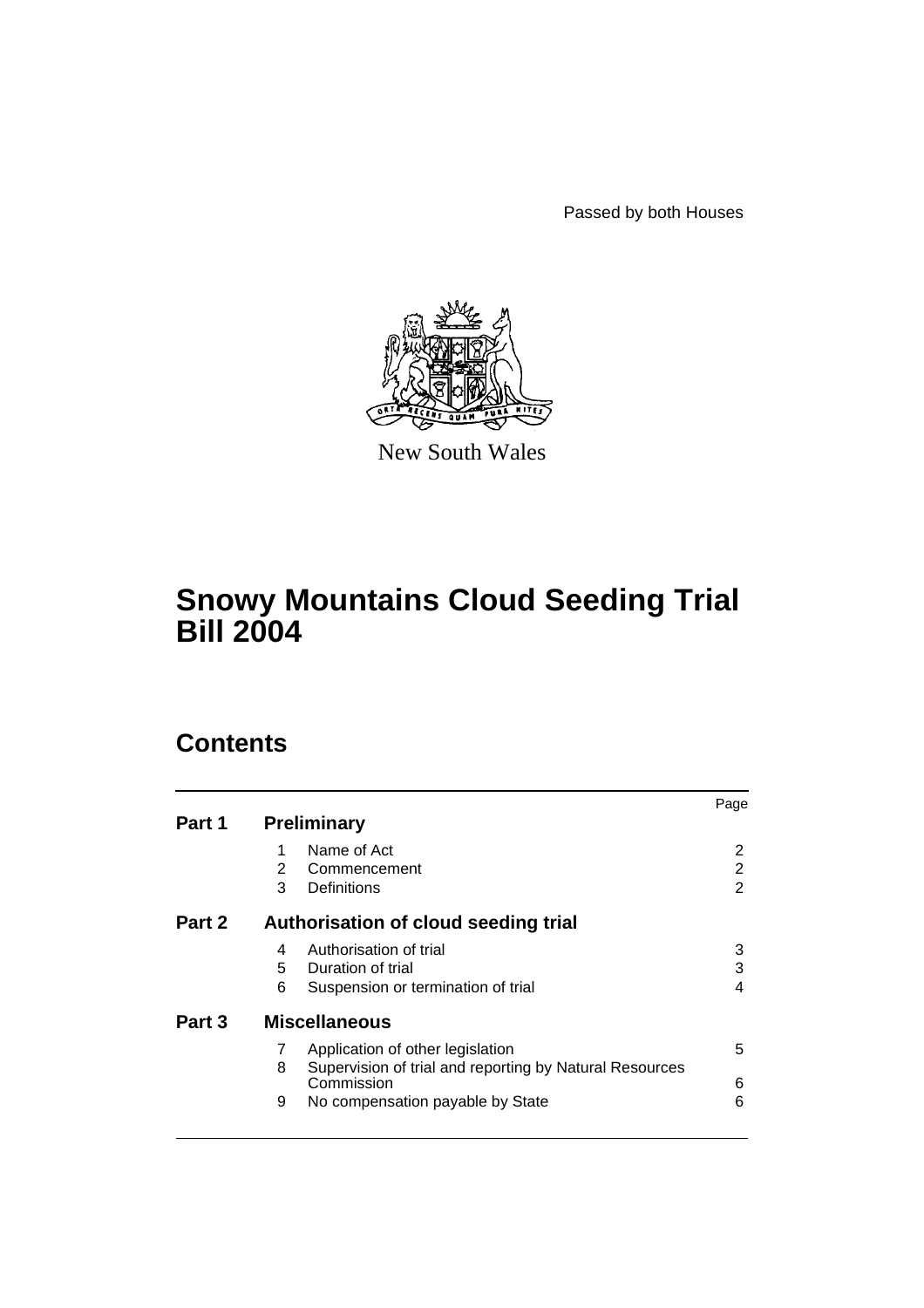## Snowy Mountains Cloud Seeding Trial Bill 2004

**Contents** 

| Page<br>10 Act to bind Crown | Schedule 1 Target area |  |
|------------------------------|------------------------|--|
|                              | 11 Regulations         |  |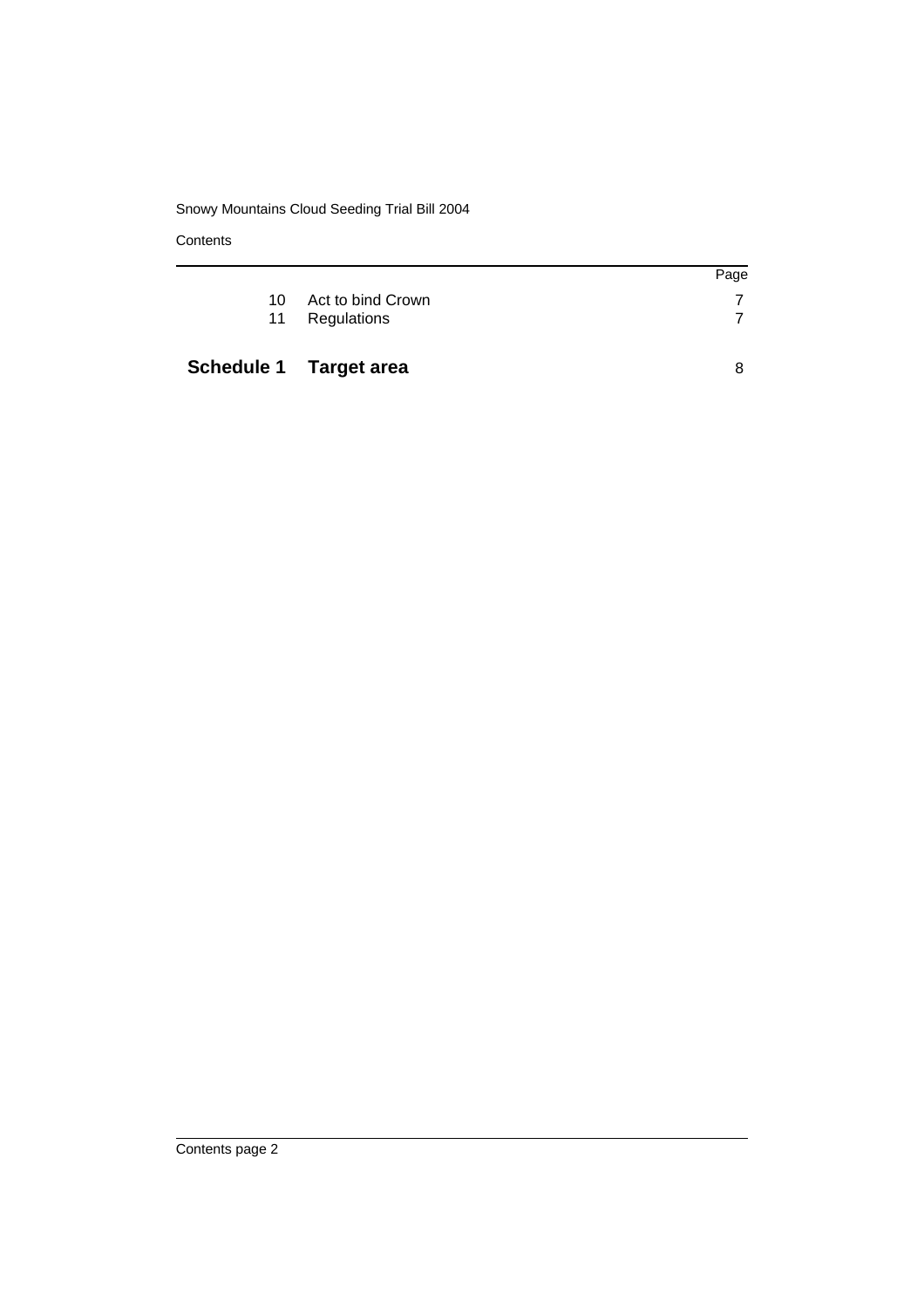*I certify that this PUBLIC BILL, which originated in the LEGISLATIVE COUNCIL, has finally passed the LEGISLATIVE COUNCIL and the LEGISLATIVE ASSEMBLY of NEW SOUTH WALES.*

*Legislative Council 2004* *Clerk of the Parliaments*



New South Wales

# **Snowy Mountains Cloud Seeding Trial Bill 2004**

Act No , 2004

An Act to facilitate a trial cloud seeding research project in the Snowy Mountains area; and for related purposes.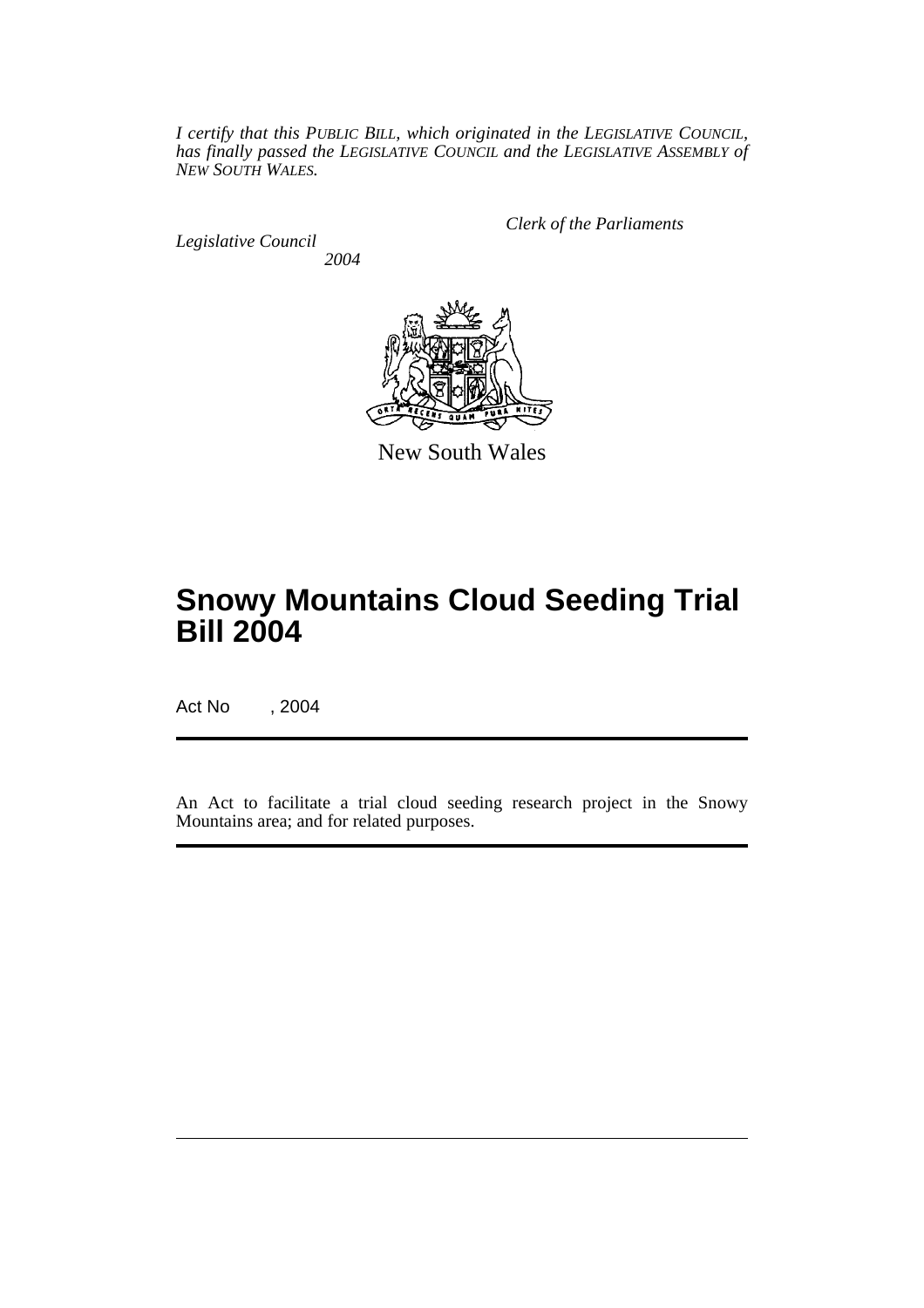Clause 1 Snowy Mountains Cloud Seeding Trial Bill 2004

Part 1 Preliminary

## **The Legislature of New South Wales enacts:**

# **Part 1 Preliminary**

## **1 Name of Act**

This Act is the *Snowy Mountains Cloud Seeding Trial Act 2004*.

## **2 Commencement**

This Act commences on a day or days to be appointed by proclamation.

## **3 Definitions**

In this Act:

*authorised cloud seeding operations* means the operations authorised to be carried out by section 4 during the period referred to in section 5.

*function* includes power, authority or duty.

*Natural Resources Commission* means the Natural Resources Commission established under Part 2 of the *Natural Resources Commission Act 2003*.

### *public land* means:

- (a) national park estate within the meaning of the *National Park Estate (Southern Region Reservations) Act 2000*, and
- (b) community land within the meaning of the *Local Government Act 1993*.

## *relevant Ministers* means:

- (a) the Minister administering the *Environmental Planning and Assessment Act 1979*, and
- (b) the Minister administering Part 4 of the *National Parks and Wildlife Act 1974*.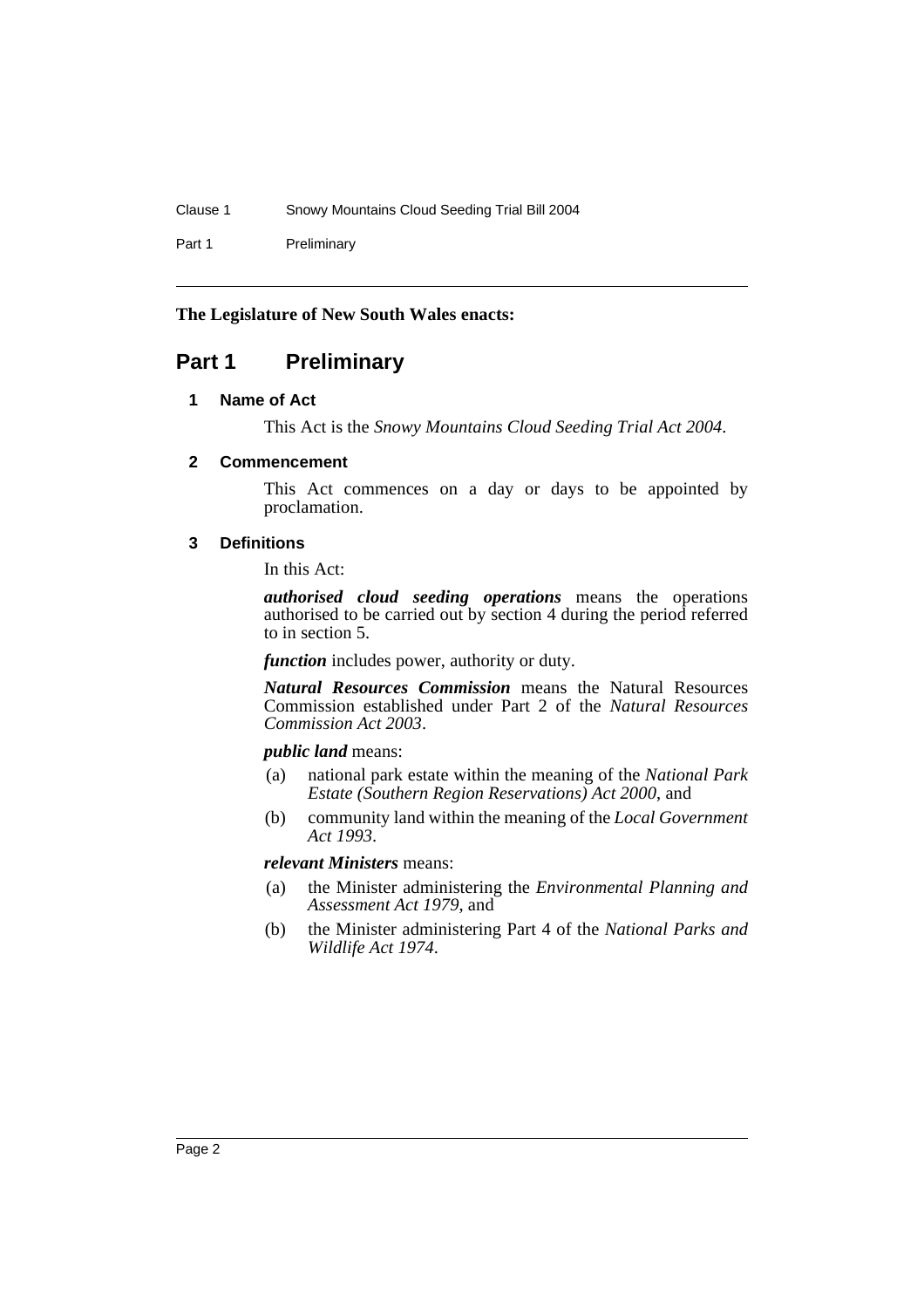Snowy Mountains Cloud Seeding Trial Bill 2004 Clause 4

Authorisation of cloud seeding trial **Part 2** Part 2

# **Part 2 Authorisation of cloud seeding trial**

### **4 Authorisation of trial**

- (1) Cloud seeding operations designed to increase precipitation by the discharge of a seeding agent into passing clouds (being operations that comply with the following requirements) are, by this Act, authorised to be carried out by or on behalf of Snowy Hydro Limited:
	- (a) The area primarily targeted for the increased precipitation is land that is shown on the map in Schedule  $\hat{1}$  as the "target" area" (even though increased precipitation may fall outside that area).
	- (b) Land based operations may be carried out within or outside the target area, but the seeding agent is not to be discharged from within the Jagungal Wilderness Area.
	- (c) The discharge of the seeding agent is carried out at a time when increased precipitation in the target area is likely to fall as snow.
	- (d) The seeding agent consists of silver iodide only. Indium sesquioxide may also be discharged as a control tracer.
	- (e) The seeding agent and tracer are discharged only by land based aerosol generators.
	- (f) The cloud seeding operations and their effect are monitored.
- (2) The cloud seeding operations authorised by this Act include:
	- (a) entering onto public land to carry out the cloud seeding operations, and
	- (b) installing and maintaining facilities, and carrying out works, on public or other land that are required to carry out cloud seeding operations, and
	- (c) any operations that are ancillary or incidental to the operations referred to in this section.

### **5 Duration of trial**

The authorisation of cloud seeding operations by this Act has effect for the period of 6 years, unless sooner terminated under section 6. The authorisation does not have effect during any period of suspension under section 6, but the period of the trial is not extended by any such period of suspension.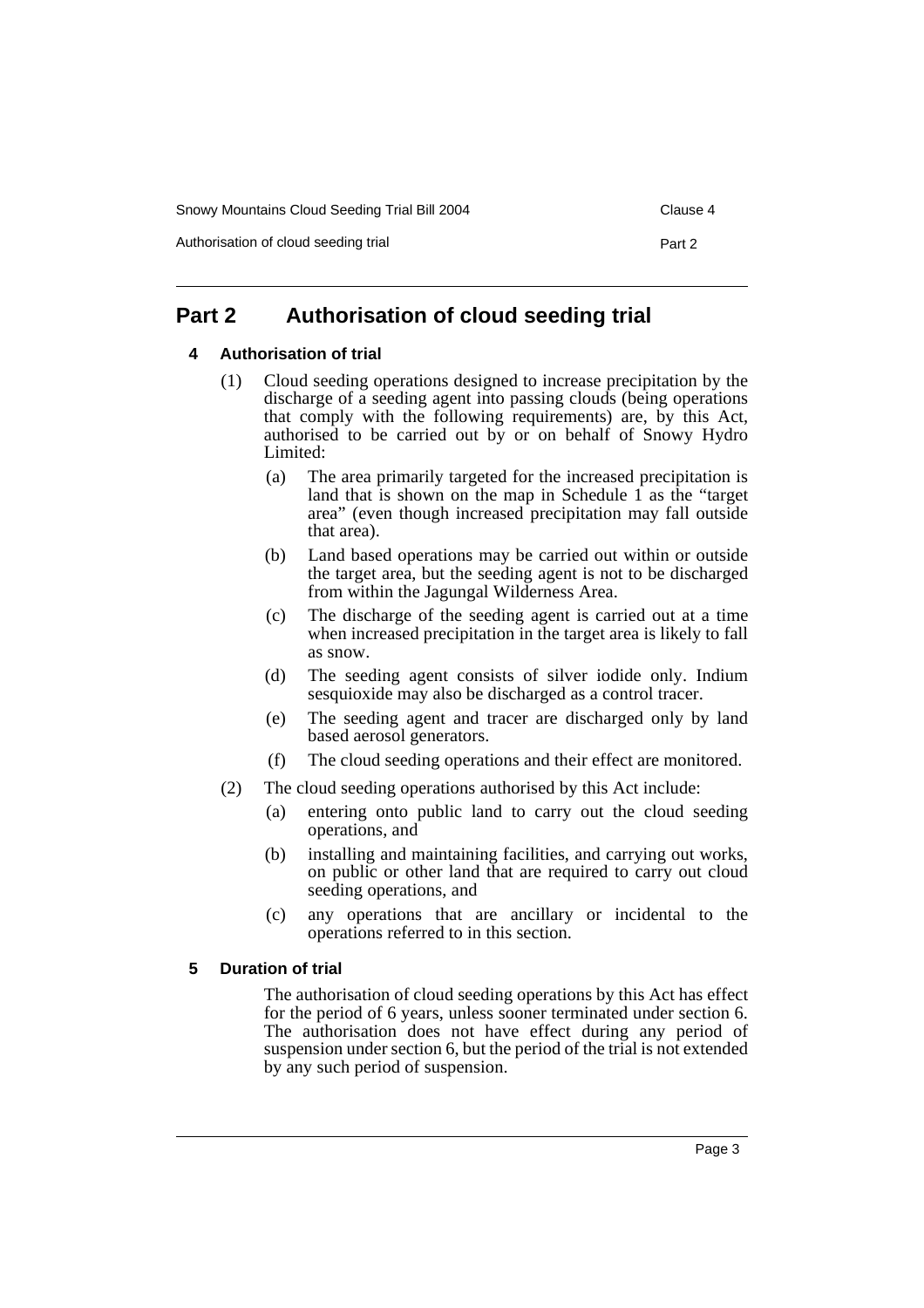Part 2 **Authorisation of cloud seeding trial** 

#### **6 Suspension or termination of trial**

- (1) The authorisation of cloud seeding operations by this Act may be suspended or terminated on a ground specified in subsection (2) by an order jointly made by the relevant Ministers and served on Snowy Hydro Limited.
- (2) The authorisation may be suspended or terminated if the relevant Ministers are satisfied that:
	- (a) the cloud seeding operations are having or will have a significant adverse environmental impact, or
	- (b) Snowy Hydro Limited has not complied with any requirements with respect to the cloud seeding operations that have been imposed by the relevant Ministers to minimise any such environmental impact (such as a requirement that Snowy Hydro Limited prepare and implement an environment management plan), or
	- (c) Snowy Hydro Limited has not provided the relevant Ministers with information about the cloud seeding operations that has been requested by the relevant Ministers to assess the environmental impact of the operations.
- (3) A suspension or termination under this section may extend to all or any of the cloud seeding operations authorised by this Act.
- (4) The relevant Ministers are to consult Snowy Hydro Limited and the Natural Resources Commission about any proposed suspension or termination under this section.
- (5) A requirement may be imposed and information may be requested under this section by an order jointly made by the relevant Ministers and served on Snowy Hydro Limited.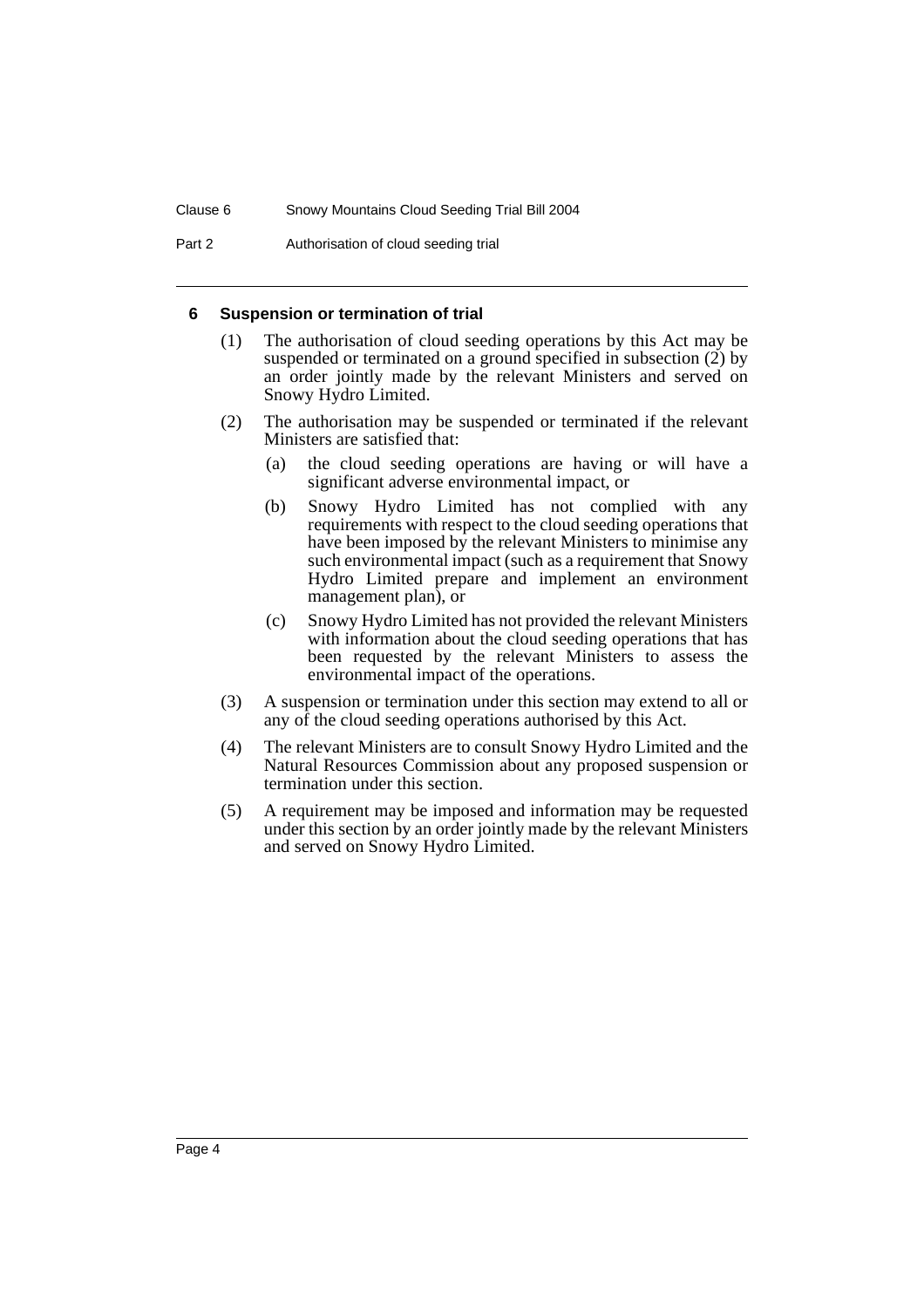Snowy Mountains Cloud Seeding Trial Bill 2004 Clause 7

Miscellaneous **Part 3** 

# **Part 3 Miscellaneous**

### **7 Application of other legislation**

- (1) Authorised cloud seeding operations may be carried out despite any other Act or law.
- (2) The *Environmental Planning and Assessment Act 1979* does not apply to authorised cloud seeding operations. Accordingly:
	- (a) development consent under Part 4 of that Act is not required for those operations, and
	- (b) Part 5 of that Act does not apply in respect of those operations, and
	- (c) those operations cannot be prohibited or restricted by an environmental planning instrument (whether made before or after the commencement of this section) under that Act.
- (3) The carrying out of authorised cloud seeding operations is taken to be consistent with the principles for the management of any reserved land under the *National Parks and Wildlife Act 1974* on which the operations are carried out and with any plan of management under that Act that relates to any such land.
- (4) For the purposes of any defence or exception under the *National Parks and Wildlife Act 1974*, the carrying out of cloud seeding operations authorised by this Act is taken to be the carrying out of development authorised by a development consent under the *Environmental Planning and Assessment Act 1979*.
- (5) An environment protection licence under the *Protection of the Environment Operations Act 1997* is not required for the carrying out of authorised cloud seeding operations.
- (6) The following orders or notices cannot be made or given so as to prevent or interfere with the carrying out of authorised cloud seeding operations:
	- (a) an interim protection order (within the meaning of the *National Parks and Wildlife Act 1974* or the *Threatened Species Conservation Act 1995*),
	- (b) an order under Division 1 (Stop work orders) of Part 6A of the *National Parks and Wildlife Act 1974*, Division 1 (Stop work orders) of Part 7 of the *Threatened Species Conservation Act 1995* or Division 7 (Stop work orders) of Part 7A of the *Fisheries Management Act 1994*,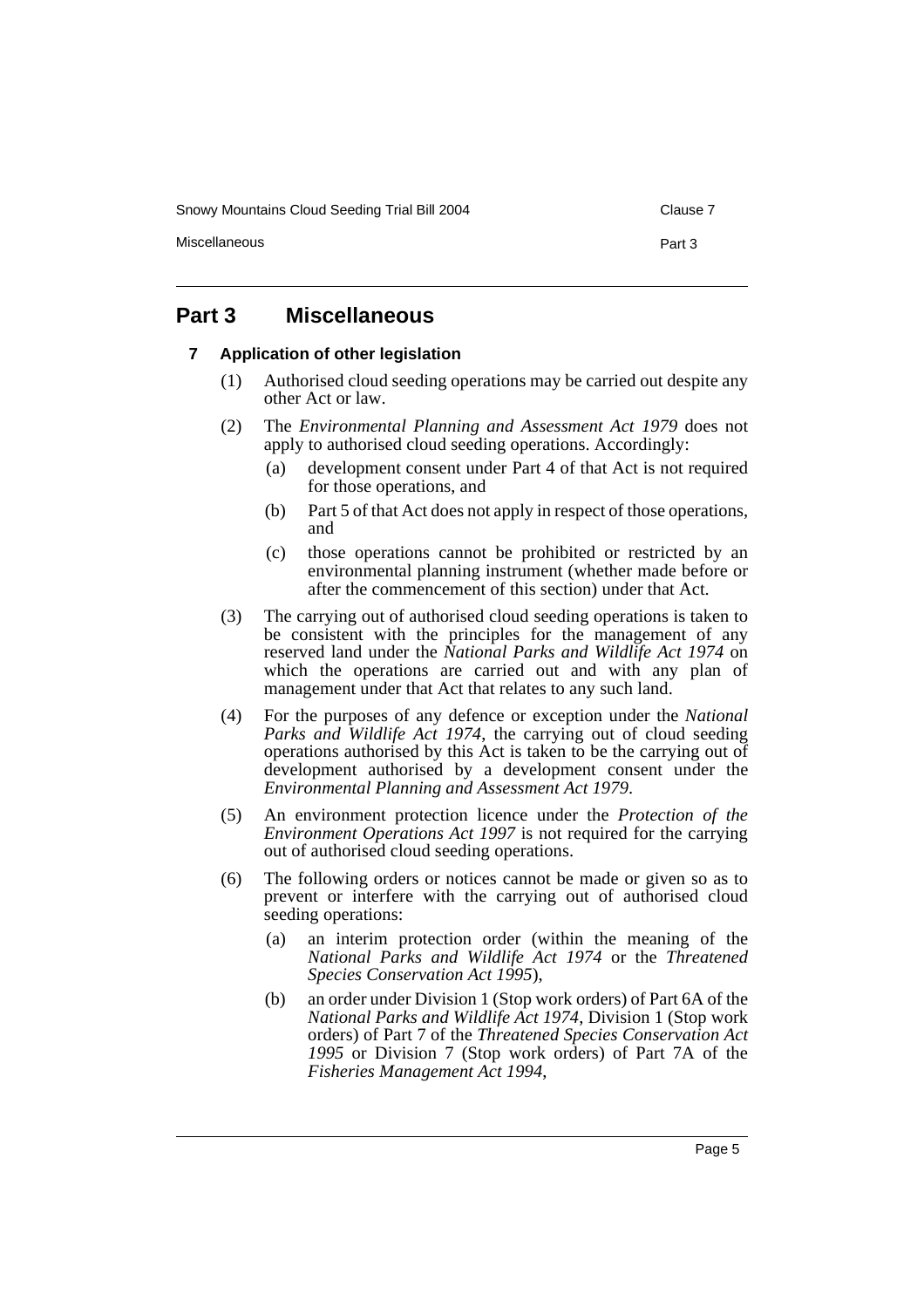Part 3 Miscellaneous

- (c) an environment protection notice under Chapter 4 of the *Protection of the Environment Operations Act 1997*,
- (d) an order under section 124 of the *Local Government Act 1993*.
- (7) The provisions of subsections (2)–(6) do not affect the generality of subsection (1).
- (8) Authorised cloud seeding operations do not constitute or give rise to an existing use or other lawful use for the purposes of Division 10 of Part 4 of the *Environmental Planning and Assessment Act 1979*.

#### **8 Supervision of trial and reporting by Natural Resources Commission**

- (1) The Natural Resources Commission is to supervise authorised cloud seeding operations and report on the environmental impact of those operations to the relevant Ministers.
- (2) Reports under this section are to be made at such times as the relevant Ministers direct or the Natural Resources Commission thinks fit.
- (3) A copy of each report under this section is to be provided to Snowy Hydro Limited at the same time as it is provided to the relevant Ministers.
- (4) Each report of the Natural Resources Commission is to be made public within a reasonable time after it is provided to the relevant Ministers.
- (5) For the purposes of the exercise of the functions of the Natural Resources Commission under this Act, Snowy Hydro Limited is taken to be a government agency (within the meaning of the *Natural Resources Commission Act 2003*).

### **9 No compensation payable by State**

- (1) Compensation is not payable by or on behalf of the Crown arising directly or indirectly from any of the following:
	- (a) the enactment of this Act,
	- (b) the carrying out of authorised cloud seeding operations,
	- (c) the exercise by any person of a function under this Act or a failure to exercise any such function.
- (2) In this section:

*compensation* includes damages or any other form of monetary compensation.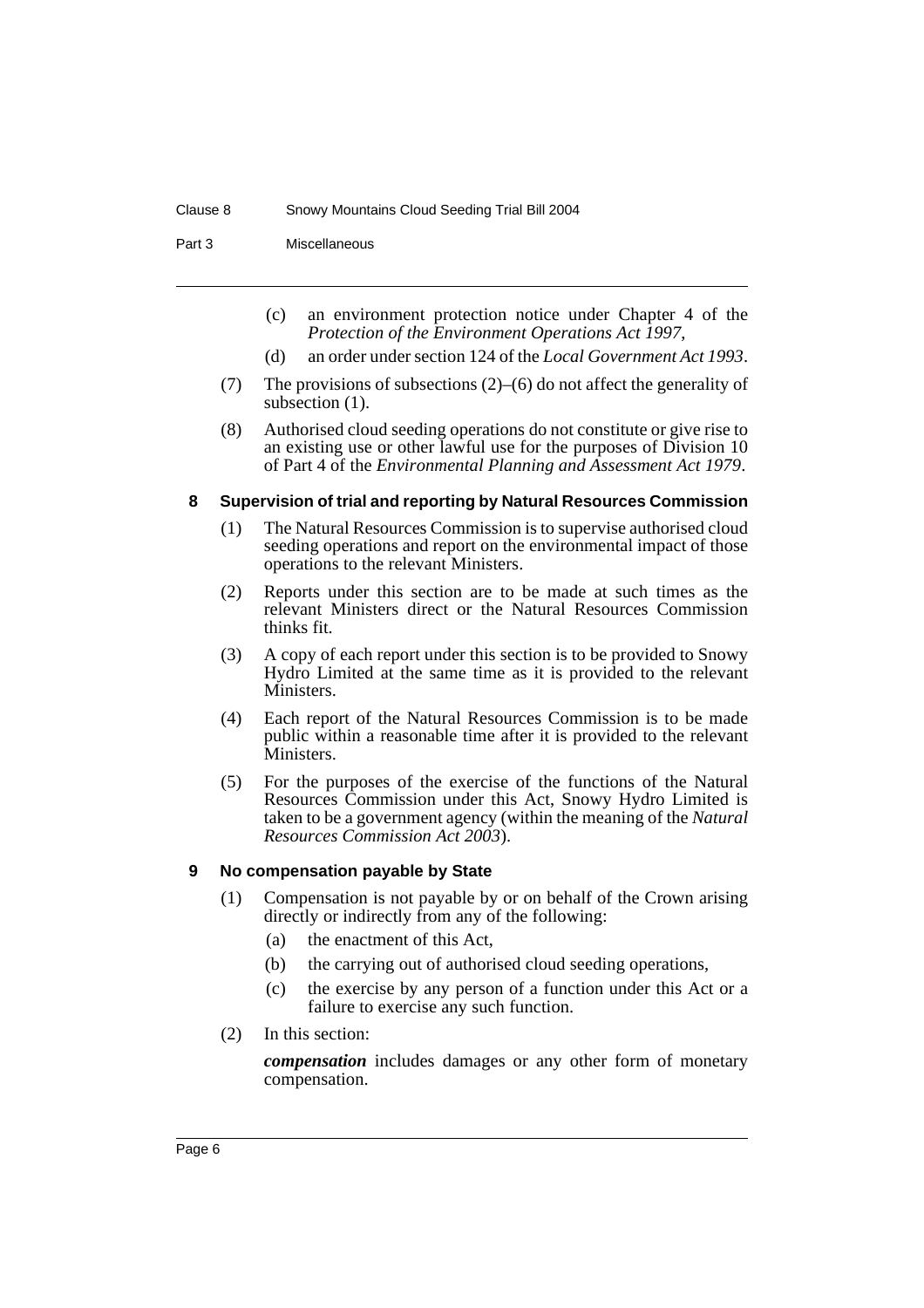Snowy Mountains Cloud Seeding Trial Bill 2004 Clause 10 Miscellaneous **Part 3** 

> *the Crown* means the Crown within the meaning of the *Crown Proceedings Act 1988*, and includes an officer, employee or agent of the Crown, but does not include Snowy Hydro Limited.

### **10 Act to bind Crown**

This Act binds the Crown in right of New South Wales and, in so far as the legislative power of the Parliament of New South Wales permits, the Crown in all its other capacities.

### **11 Regulations**

The Governor may make regulations, not inconsistent with this Act, for or with respect to any matter that by this Act is required or permitted to be prescribed or that is necessary or convenient to be prescribed for carrying out or giving effect to this Act.